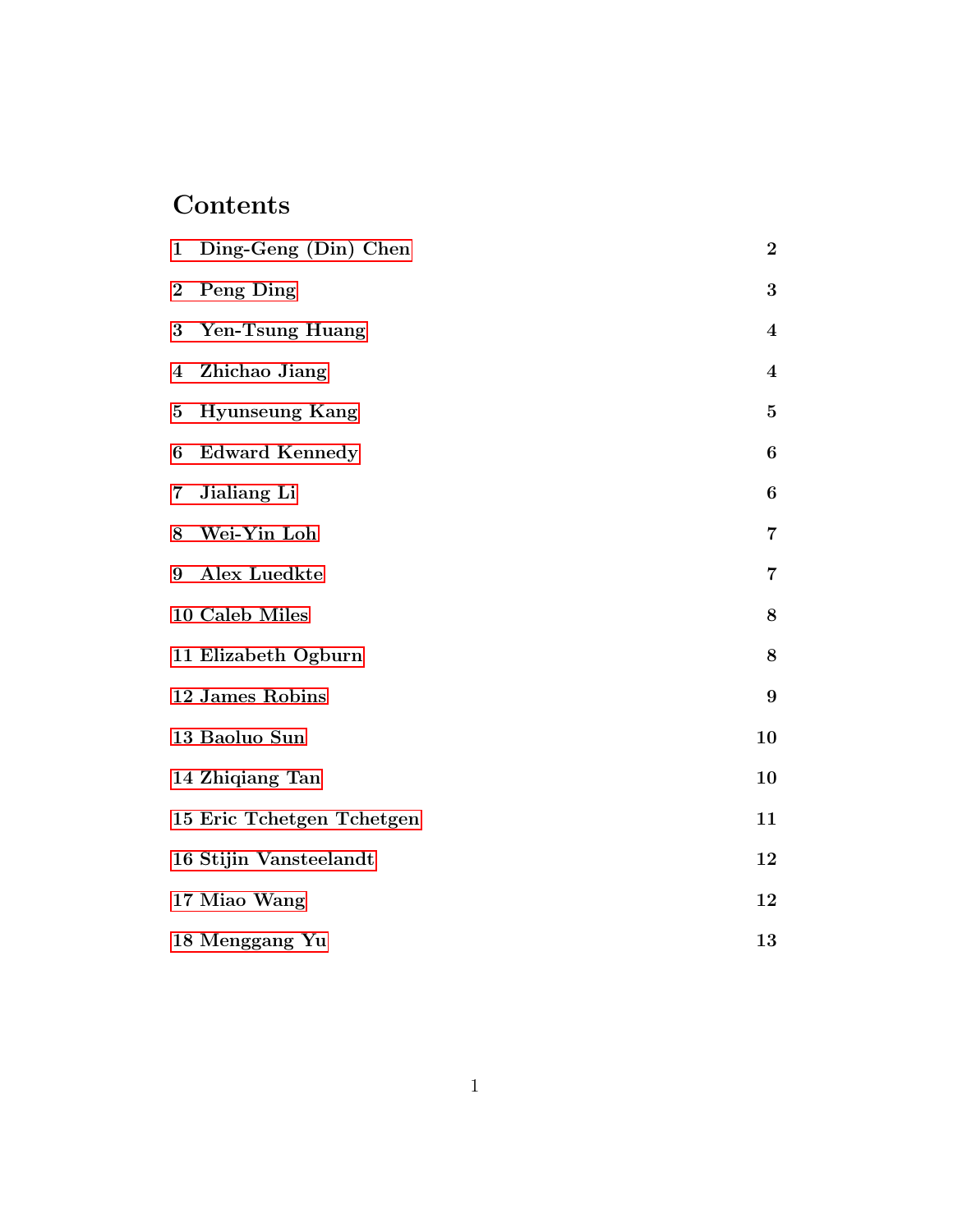# Abstracts

#### Workshop on Causal Inference with Big Data

16–23 December 2021

# <span id="page-1-0"></span>1 Ding-Geng (Din) Chen

Arizona State University, USA Big data inference and statistical meta-analysis

#### Abstract

Statistical meta-analysis (MA) is a common statistical approach in big data inference to combine meta-data from diverse studies to reach a more reliable and efficient conclusion. It can be performed by either synthesizing study-level summary statistics (MA-SS) or modeling individual participantlevel data (MA-IPD), if available. However, it remains not fully understood whether the use of MA-IPD indeed gains additional efficiency over MA-SS. In this talk, we review the classical fixed-effects and random-effects metaanalyses, and further discuss the relative efficiency between MA-SS and MA-IPD under a general likelihood inference setting. We show theoretically that there is no gain of efficiency asymptotically by analyzing MA-IPD, provided that the random-effects follow the Gaussian distribution, and maximum likelihood estimation is used to obtain summary statistics. Our findings are further confirmed by extensive Monte-Carlo simulation studies and real data analyses.

\*This talk is based on the publication: Chen, D.G, Liu, D., Min, X. and Zhang H. (2020). Relative efficiency of using summary and individual information in random-effects meta-analysis. Biometrics, 76(4): 119-1329. (https://doi.org/10.1111/biom.13238).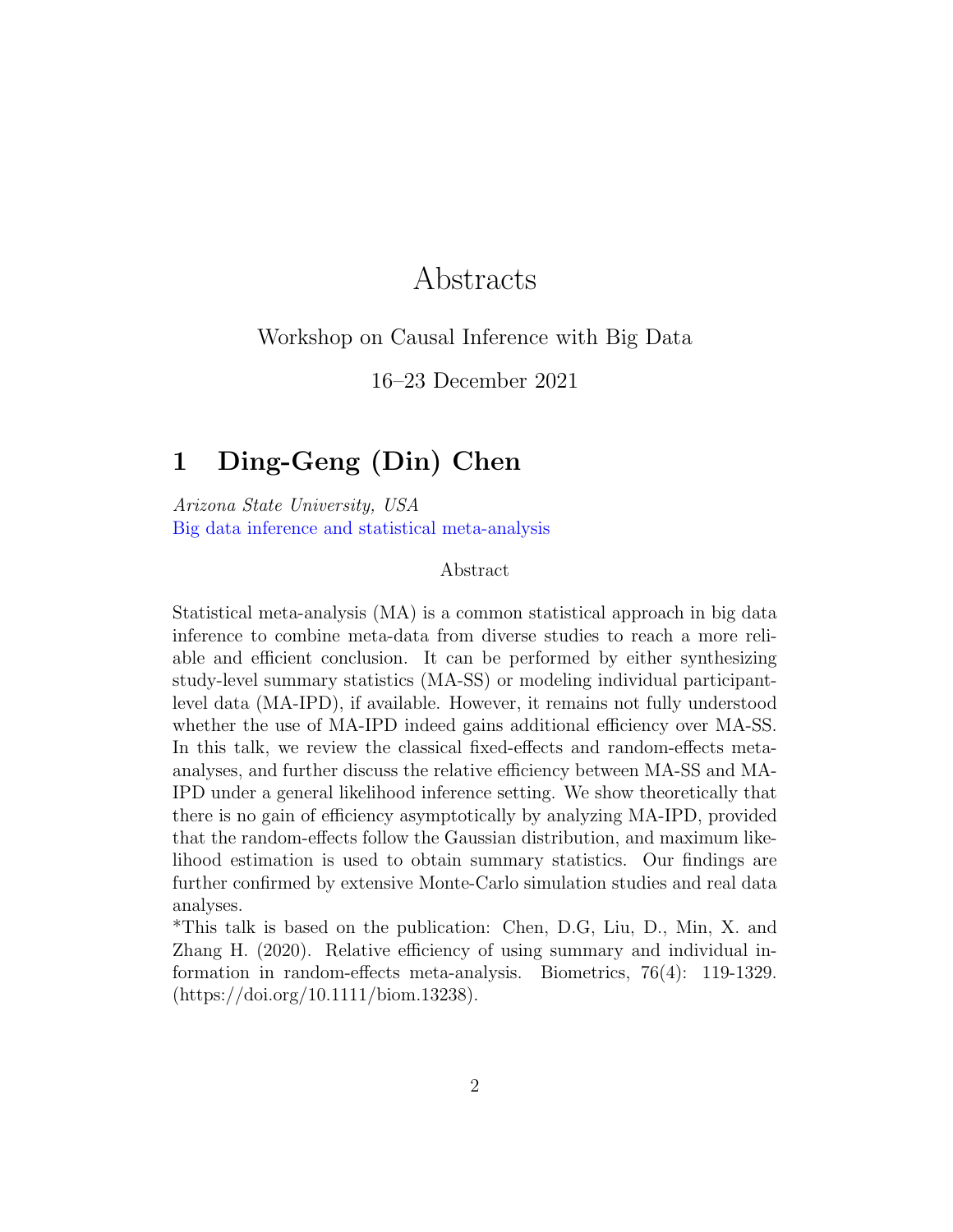# <span id="page-2-0"></span>2 Peng Ding

University of California, Berkeley, USA

To adjust or not to adjust? Estimating the average treatment effect in randomized experiments with missing covariates

#### Abstract

Complete randomization allows for consistent estimation of the average treatment effect based on the difference in means of the outcomes without strong modeling assumptions on the outcome-generating process. Appropriate use of the pretreatment covariates can further improve the estimation efficiency. However, missingness in covariates is common in experiments and raises an important question: should we adjust for covariates subject to missingness, and if so, how? The unadjusted difference in means is always unbiased. The complete-covariate analysis adjusts for all completely observed covariates and improves the efficiency of the difference in means if at least one completely observed covariate is predictive of the outcome. Then what is the additional gain of adjusting for covariates subject to missingness? A key insight is that the missingness indicators act as fully observed pretreatment covariates as long as missingness is not affected by the treatment, and can thus be used in covariate adjustment to bring additional estimation efficiency. This motivates adding the missingness indicators to the regression adjustment, yielding the missingness-indicator method as a well-known but not so popular strategy in the literature of missing data. We recommend it due to its many advantages. We also propose modifications to the missingness-indicator method based on asymptotic and finite-sample considerations. To reconcile the conflicting recommendations in the missing data literature, we analyze and compare various strategies for analyzing randomized experiments with missing covariates under the design-based framework. This framework treats randomization as the basis for inference and does not impose any modeling assumptions on the outcome-generating process and missing-data mechanism.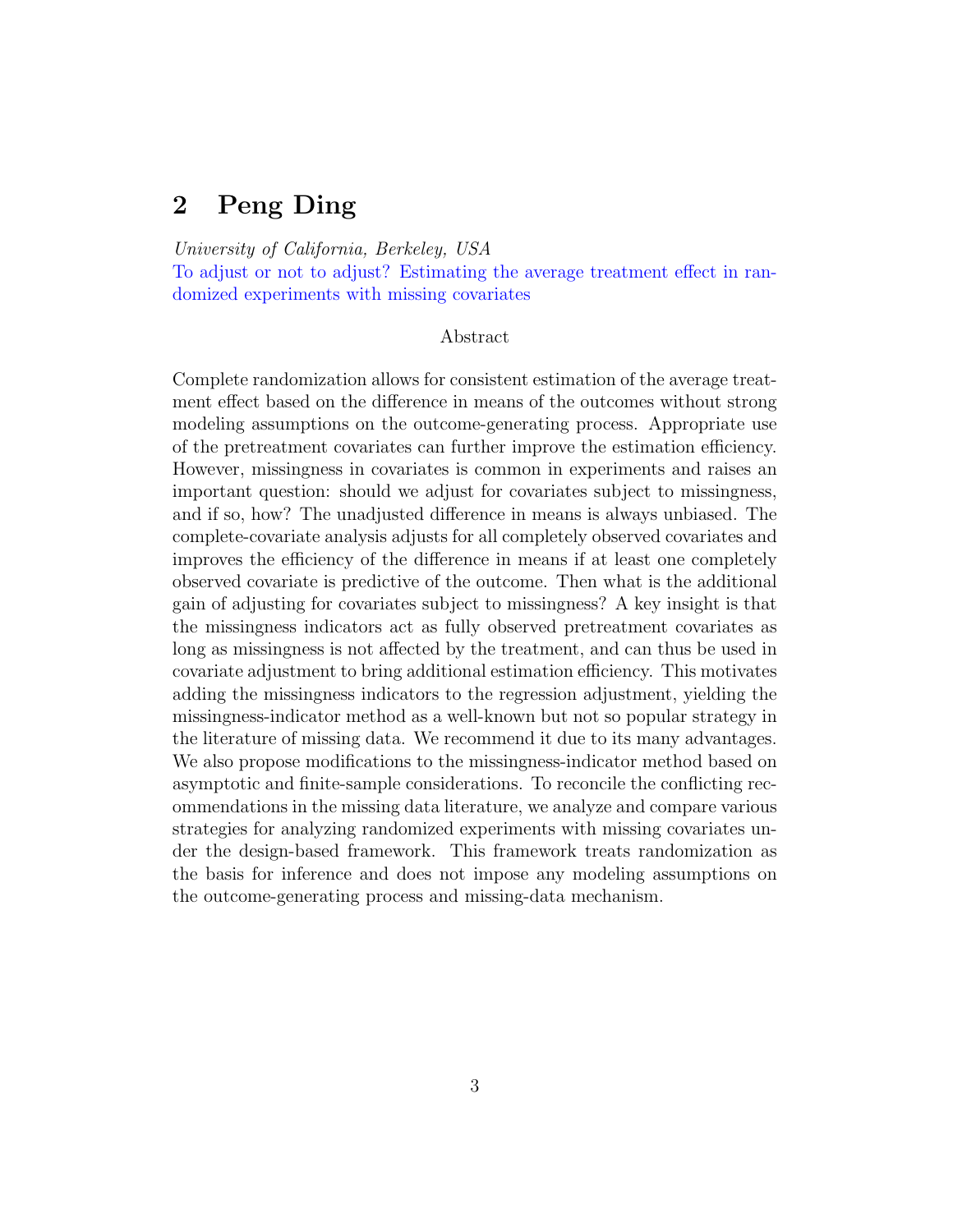### <span id="page-3-0"></span>3 Yen-Tsung Huang

Academia Sinica, Taiwan

Nonparametric causal mediation in a time-to-event setting

#### Abstract

A causal mediation model with multiple time-to-event mediators is exemplified by the natural course of human disease marked by sequential milestones with a time-to-event nature. For example, from hepatitis B infection to death, patients may experience intermediate events such as liver cirrhosis and liver cancer. The sequential events of hepatitis, cirrhosis, cancer, and death are susceptible to right censoring; moreover, the latter events may preclude the former events. Casting the natural course of human diseases in the framework of causal mediation modeling, we establish a model with intermediate and terminal events as the mediators and outcomes, respectively. We define the interventional analog of path-specific effects (iPSEs) as the effect of an exposure on a terminal event mediated (or not mediated) by any combination of intermediate events without parametric models. The expression of a counting process-based counterfactual hazard is derived under the sequential ignorability assumption. We employ composite nonparametric likelihood estimation to obtain maximum likelihood estimators for the counterfactual hazard and iPSEs. Our proposed estimators achieve asymptotic unbiasedness, uniform consistency, and weak convergence. Applying the proposed method, we show that hepatitis B induced mortality is mostly mediated through liver cancer and/or cirrhosis whereas hepatitis C induced mortality may be through extrahepatic diseases.

### <span id="page-3-1"></span>4 Zhichao Jiang

UMass Amherst, USA

Experimental evaluation of algorithm-assisted human decision making

#### Abstract

Despite an increasing reliance on fully-automated algorithmic decision-making in our day-to-day lives, human beings still make highly consequential decisions. As frequently seen in business, healthcare, and public policy, recommendations produced by algorithms are provided to human decision-makers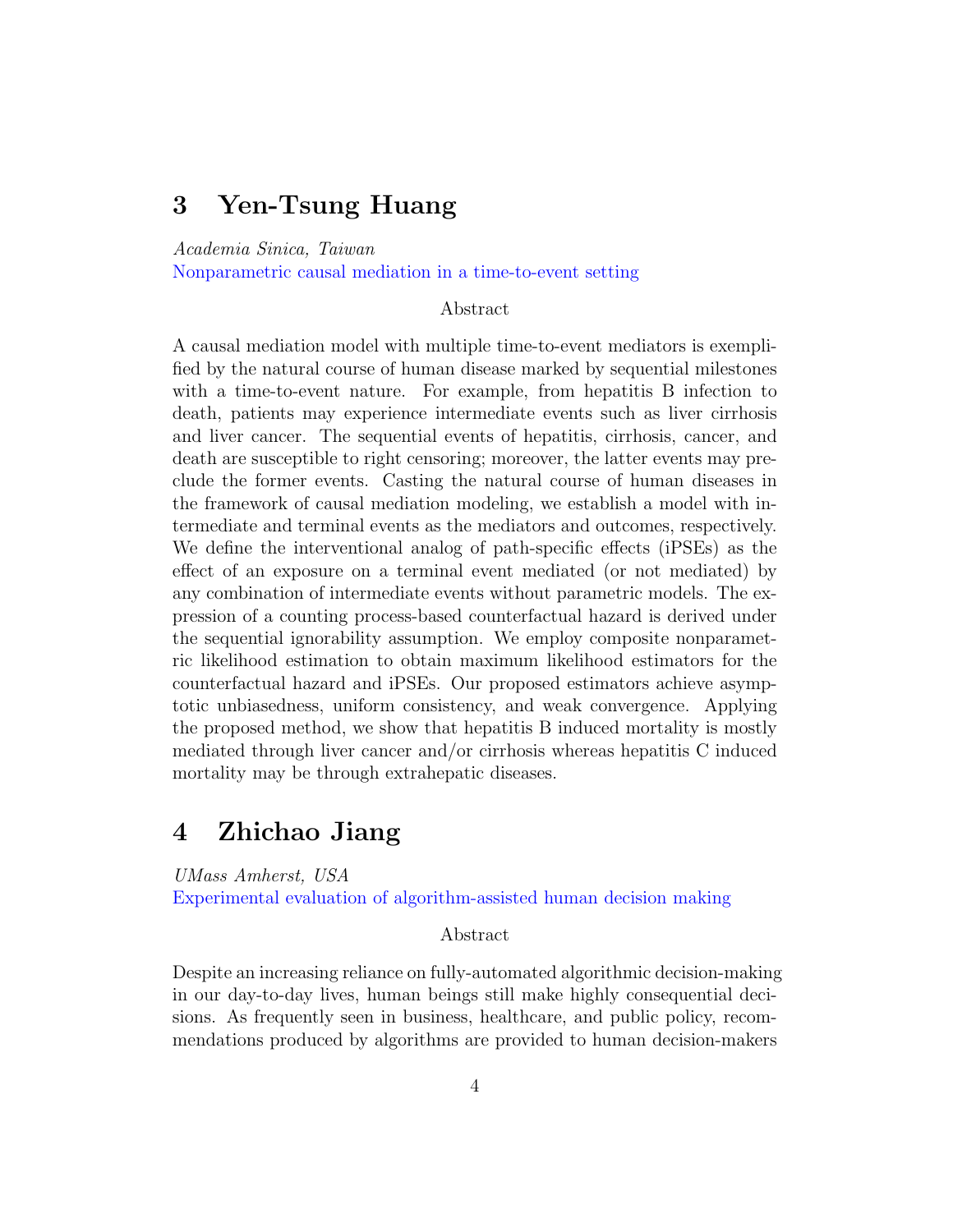to guide their decisions. While there exists a fast-growing literature evaluating the bias and fairness of such algorithmic recommendations, an overlooked question is whether they help humans make better decisions. Using the concept of principal stratification, we develop a statistical methodology for experimentally evaluating the causal impacts of algorithmic recommendations on human decisions. We propose the evaluation quantities of interest, identification assumptions, and estimation strategies. We also develop sensitivity analyses to assess the robustness of empirical findings to the potential violation of a key identification assumption. We apply the proposed methodology to preliminary data from the first-ever randomized controlled trial that evaluates the pretrial Public Safety Assessment (PSA) in the criminal justice system.

# <span id="page-4-0"></span>5 Hyunseung Kang

University of Wisconsin–Madison, USA

Assumption-lean analysis of cluster randomized trials in infectious diseases for intent-to-treat effects and network effects

#### Abstract

Cluster randomized trials (CRTs) are a popular design to study the effect of interventions in infectious disease settings. However, standard analysis of CRTs primarily relies on strong parametric methods, usually mixed-effect models to account for the clustering structure, and focuses on the overall intent-to-treat (ITT) effect to evaluate effectiveness. The article presents two assumption-lean methods to analyze two types of effects in CRTs, ITT effects and network effects among well-known compliance groups. For the ITT effects, we study the overall and the heterogeneous ITT effects among the observed covariates where we do not impose parametric models or asymptotic restrictions on cluster size. For the network effects among compliance groups, we propose a new bound-based method that uses pretreatment covariates, classification algorithms, and a linear program to obtain sharp bounds. A key feature of our method is that the bounds can become narrower as the classification algorithm improves and the method may also be useful for studies of partial identification with instrumental variables. We conclude by reanalyzing a CRT studying the effect of face masks and hand sanitizers on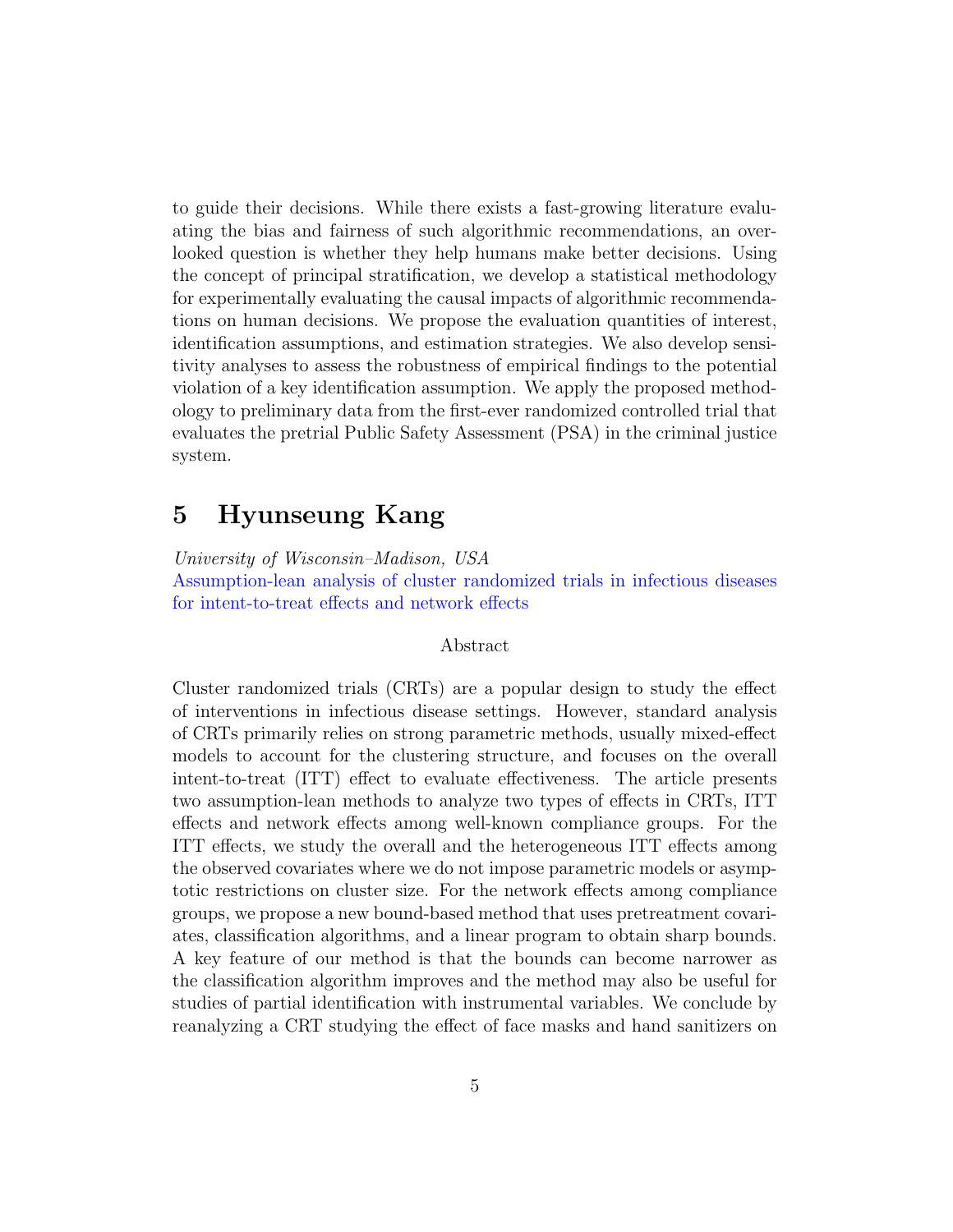transmission of 2008 interpandemic influenza in Hong Kong. This is joint work with Chan Park (UW-Madison).

### <span id="page-5-0"></span>6 Edward Kennedy

Carnegie Mellon University, USA Minimax rates for heterogeneous effect estimation

#### Abstract

Heterogeneous effect estimation plays a crucial role in causal inference, with applications across medicine and social science. Many methods for estimating conditional average treatment effects (CATEs) have been proposed in recent years, but there are important theoretical gaps in understanding if and when such methods are optimal. This is especially true when the CATE has nontrivial structure (e.g., smoothness or sparsity). This talk surveys work across two recent papers in this context. First, we study a two-stage doubly robust CATE estimator and give a generic model-free error bound, which, despite its generality, yields sharper results than those in the current literature. The second contribution is aimed at understanding the fundamental statistical limits of CATE estimation. We resolve this open problem by deriving a minimax lower bound, with matching upper bound based on a new higher-order influence function-based estimator.

### <span id="page-5-1"></span>7 Jialiang Li

National University of Singapore, Singapore Multi-threshold structural equation model

Abstract

In this paper, we consider the instrumental variable estimation for causal regression parameters with multiple unknown structural changes across subpopulations.

We propose a multiple change point detection method to determine the number of thresholds and estimate the threshold locations in the two-stage least squares procedure. After identifying the estimated threshold locations,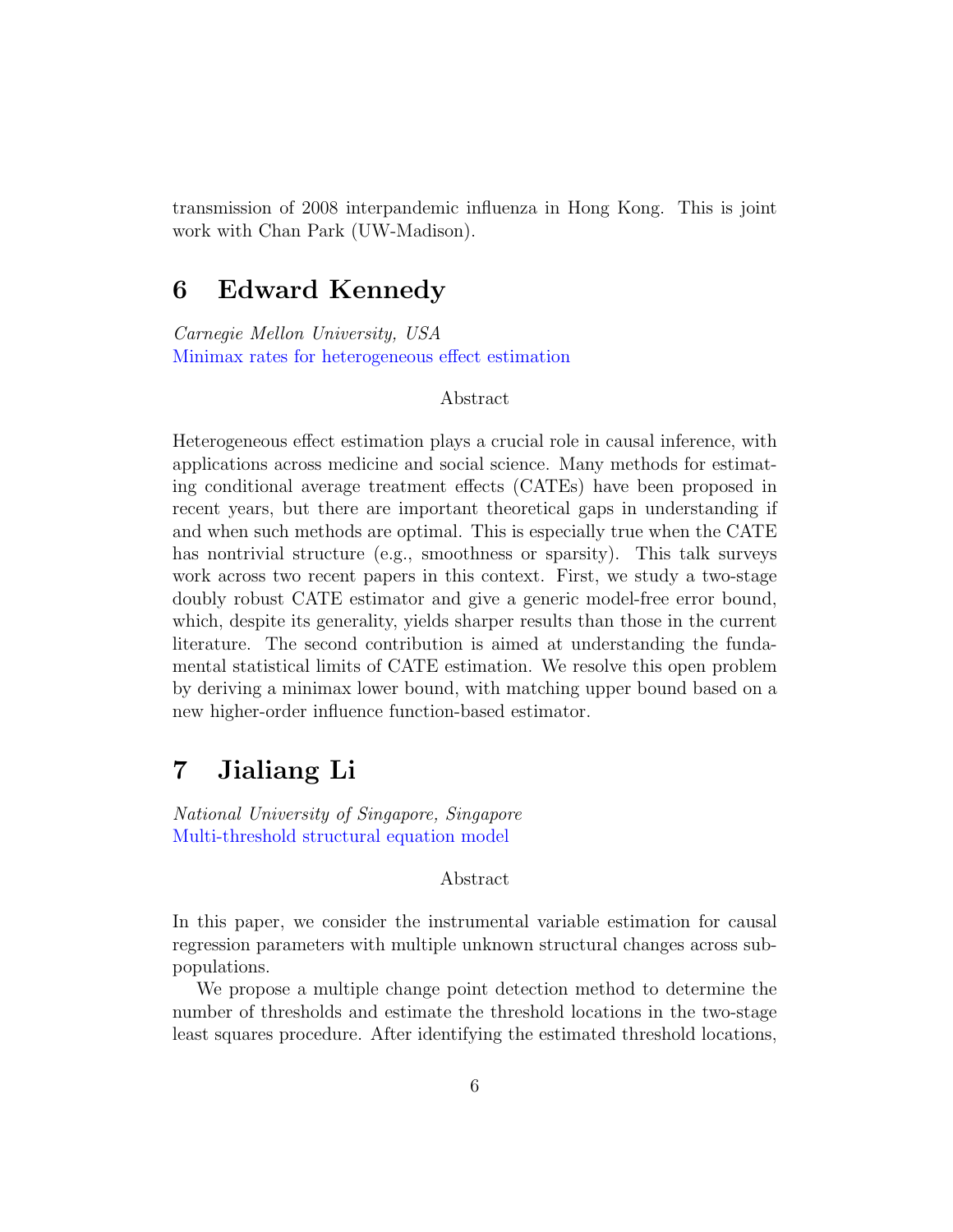we use the Wald method to estimate the parameters of interest, i.e., the regression coefficients of the endogenous variable. Based on some technical assumptions, we carefully establish the consistency of estimated parameters and the asymptotic normality of causal coefficients. Simulation studies are included to examine the performance of the proposed method. Finally, our method is illustrated via an application of the Philippine farm households data for which some new findings are discovered.

### <span id="page-6-0"></span>8 Wei-Yin Loh

University of Wisconsin-Madison, USA Missing values, regression trees, and causal inference

Abstract

There seems to be some recent interest in applying machine learning methods, specifically regression trees and forests, to causal inference. Regression trees and forests are uniquely suited for analysis of data with missing values because they can do so without prior missing value imputation. This talk will use a handful of examples to highlight the differences between regression tree algorithms and show that missing-value imputation may be illogical or result in information loss.

### <span id="page-6-1"></span>9 Alex Luedkte

University of Washington, USA Efficient estimation under data fusion

Abstract

We aim to make inferences about a smooth, finite-dimensional parameter by fusing data from multiple sources together. Previous works have studied the estimation of a variety of parameters in similar data fusion settings, including in the estimation of the average treatment effect, optimal treatment rule, and average reward, with the majority of them merging one historical data source with covariates, actions, and rewards and one data source of the same covariates. In this work, we consider the general case where one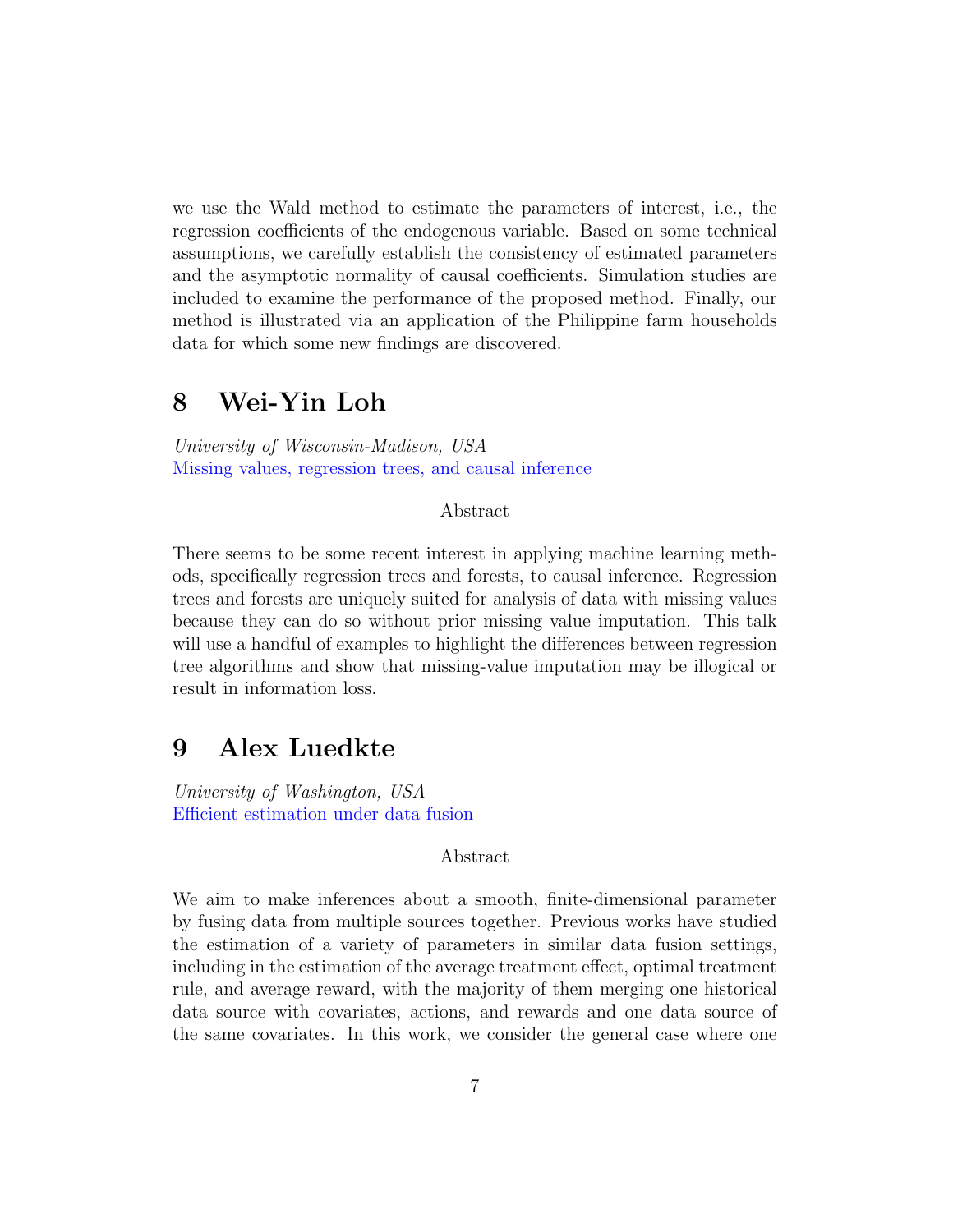or more data sources align with each part of the distribution of the target population, for example, the conditional distribution of the reward given actions and covariates. We describe potential gains in efficiency that can arise from fusing these data sources together in a single analysis, which we characterize by a reduction in the semiparametric efficiency bound. We also provide a general means to construct estimators that achieve these bounds. In numerical experiments, we show marked improvements in efficiency from using our proposed estimators rather than their natural alternatives. Finally, we illustrate the magnitude of efficiency gains that can be realized in vaccine immunogenicity studies by fusing data from two HIV vaccine trials.

### <span id="page-7-0"></span>10 Caleb Miles

Columbia University, USA Optimal tests of the composite null hypothesis arising in mediation analysis

#### Abstract

The indirect effect of an exposure on an outcome through an intermediate variable can be identified by a product of regression coefficients under certain causal and regression modeling assumptions. Thus, the null hypothesis of no indirect effect is a composite null hypothesis, as the null holds if either regression coefficient is zero. A consequence is that traditional hypothesis tests are severely underpowered near the origin (i.e., when both coefficients are small with respect to standard errors). We propose hypothesis tests that (i) preserve level alpha type 1 error, (ii) meaningfully improve power when both true underlying effects are small relative to sample size, and (iii) preserve power when at least one is not. One approach gives a closed-form test that is minimax optimal with respect to local power over the alternative parameter space. Another uses sparse linear programming to produce an approximately optimal test for a Bayes risk criterion. We provide an R package that implements the minimax optimal test.

### <span id="page-7-1"></span>11 Elizabeth Ogburn

Johns Hopkins University, USA

Disentangling confounding and nonsense associations due to dependence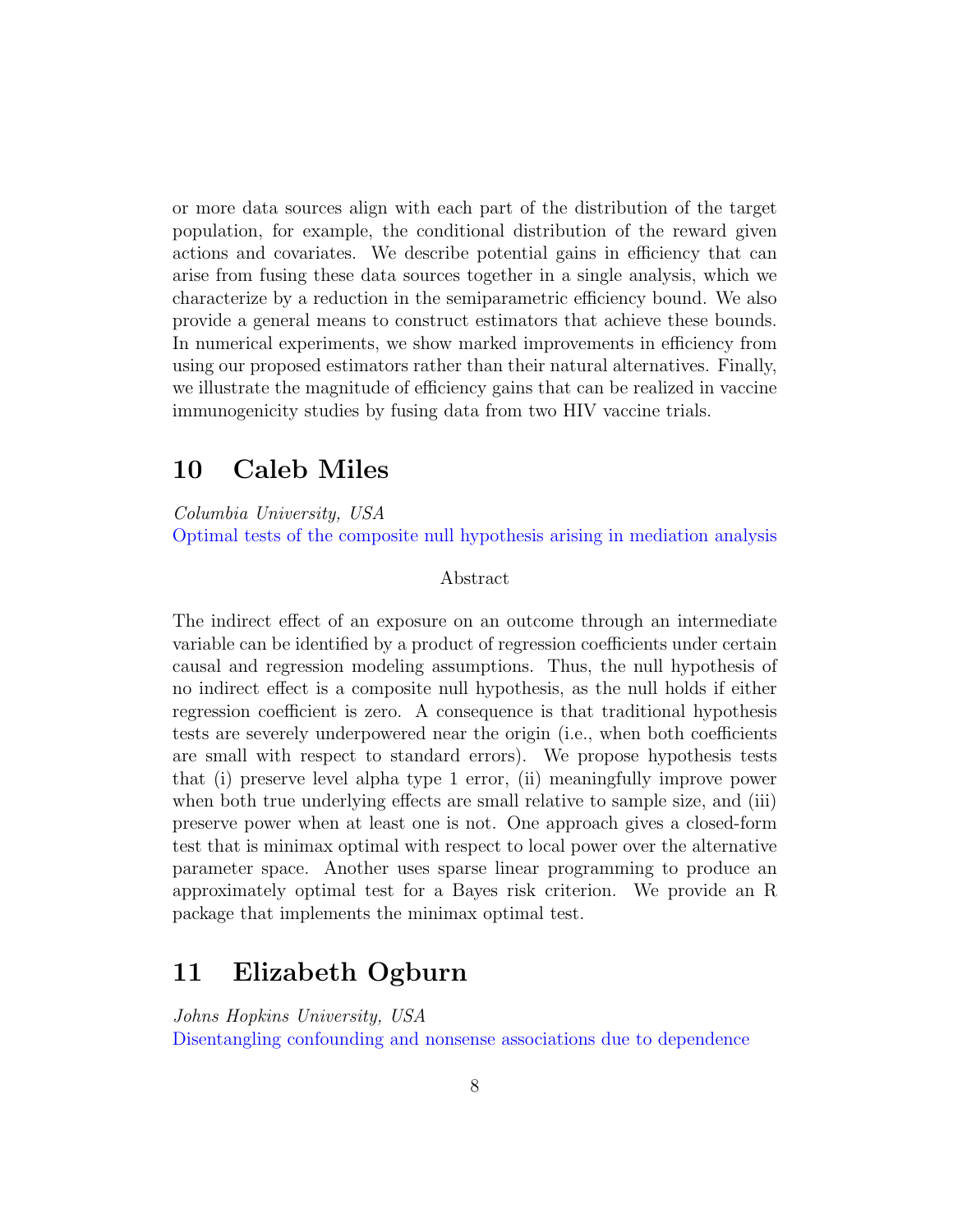Abstract

Nonsense associations can arise when an exposure and an outcome of interest exhibit similar patterns of dependence. Confounding is present when potential outcomes are not independent of treatment. This talk will describe how confusion about these two phenomena results in shortcomings in popular methods in two areas: causal inference with multiple treatments and unmeasured confounding and causal and statistical inference with social network data. For each of these areas I will demonstrate the flaws in existing methods and describe new methods that were inspired by careful consideration of dependence and confounding.

### <span id="page-8-0"></span>12 James Robins

Harvard University, USA

Estimation of optimal testing and treatment regimes under no direct effect (NDE) of testing

#### Abstract

In this talk I describe new, highly efficient estimators of optimal joint testing and treatment regimes under the no direct effect assumption that a given laboratory, diagnostic, or screening test has no effect on a patient's clinical outcomes, except through the effect of the test results on the choice of treatment. The proposed estimators attain high efficiency because they leverage this 'no direct effect of testing' (NDE) assumption. What is surprising is that, in a substantive study of HIV infected subjects, our new estimators delivered a 50-fold increase in efficiency (and, thus, a 50 fold reduction in required sample size) compared to estimators that fail to leverage the NDE assumption! In this talk I review the results of this HIV study, describe the new estimators, and provide guidance as to when such large gains in efficiency are to be expected. Areas in which our new, more efficient estimators should be particularly important is that of cost-benefit analyses wherein the costs of diagnostic tests (such as MRIs to screen for lung cancer, mammograms to screen for breast cancer, and urinary cytology to screen for bladder cancer) are weighed against the clinical value of the information supplied by the test results.

This is joint work with Lin Liu, Zach Shahn, and Andrea Rotnitzky.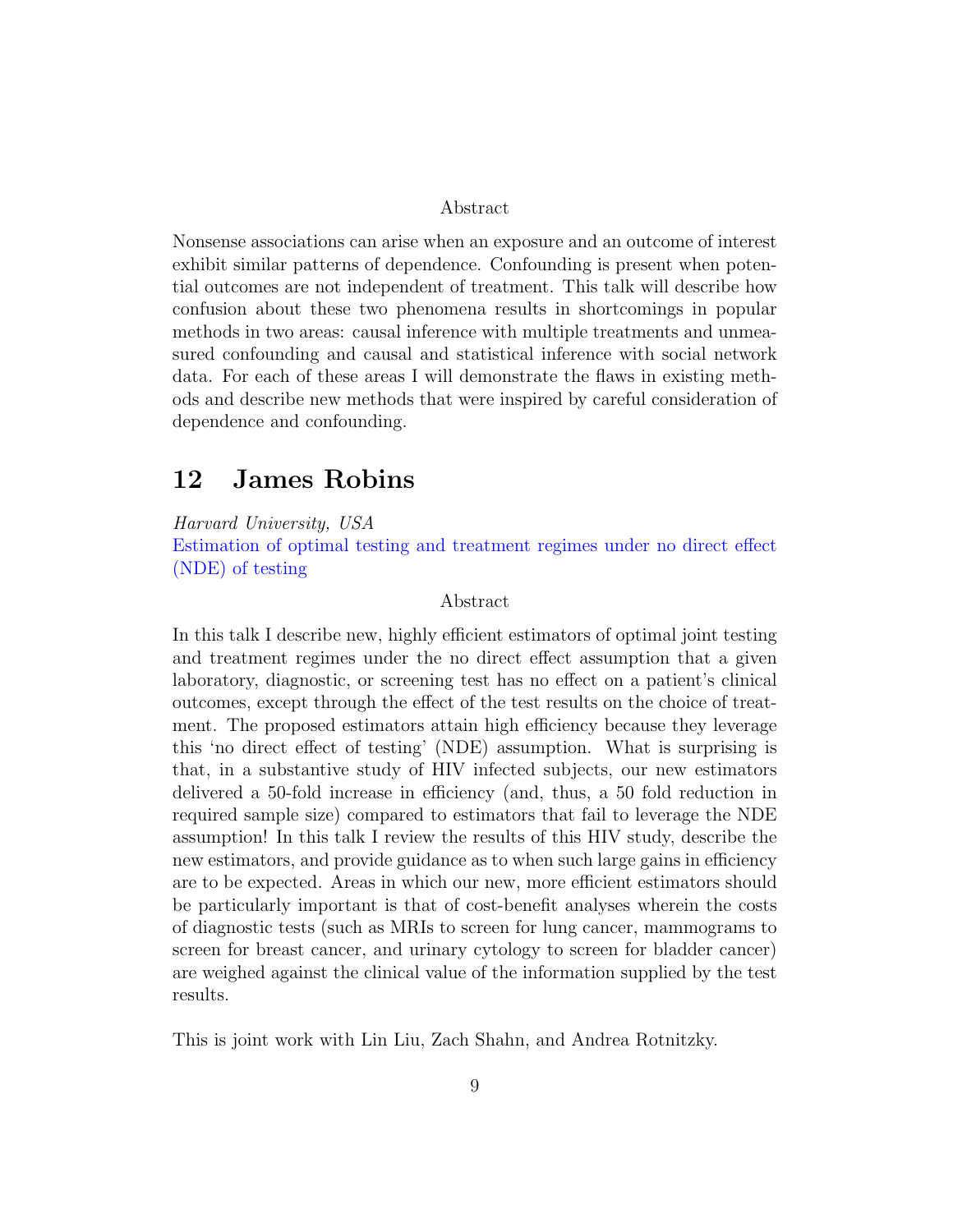### <span id="page-9-0"></span>13 Baoluo Sun

National University of Singapore, Singapore

On multiply robust mendelian randomization  $(MR<sup>2</sup>)$  with many invalid genetic instruments

#### Abstract

Mendelian randomization (MR) is a popular instrumental variable (IV) approach, in which genetic markers are used as IVs. In order to improve efficiency, multiple markers are routinely used in MR analyses, leading to concerns about bias due to possible violation of IV exclusion restriction of no direct effect of any IV on the outcome other than through the exposure in view. To address this concern, we introduce a new class of Multiply Robust MR (MR<sup>2</sup>) estimators that are guaranteed to remain consistent for the causal effect of interest provided that a set of at least  $k^{\dagger}$  out of K candidate IVs are valid, for  $k^{\dagger} \leq K$  set by the analyst ex ante, without necessarily knowing which IVs are invalid. We provide formal semiparametric theory supporting our results, and characterize the semiparametric efficiency bound for the exposure causal effect which cannot be improved upon by any regular estimator with our favorable robustness property. We conduct extensive simulation studies and apply our methods to a large-scale analysis of UK Biobank data, demonstrating the superior empirical performance of  $MR^2$ compared to competing MR methods.

### <span id="page-9-1"></span>14 Zhiqiang Tan

Rutgers University, USA Doubly robust semiparametric inference using regularized calibrated estimation with high-dimensional data

#### Abstract

Consider semiparametric estimation where a doubly robust estimating function for a low-dimensional parameter is available, depending on two working models. With high-dimensional data, we develop regularized calibrated estimation as a general method for estimating the parameters in the two working models, such that valid Wald confidence intervals can be obtained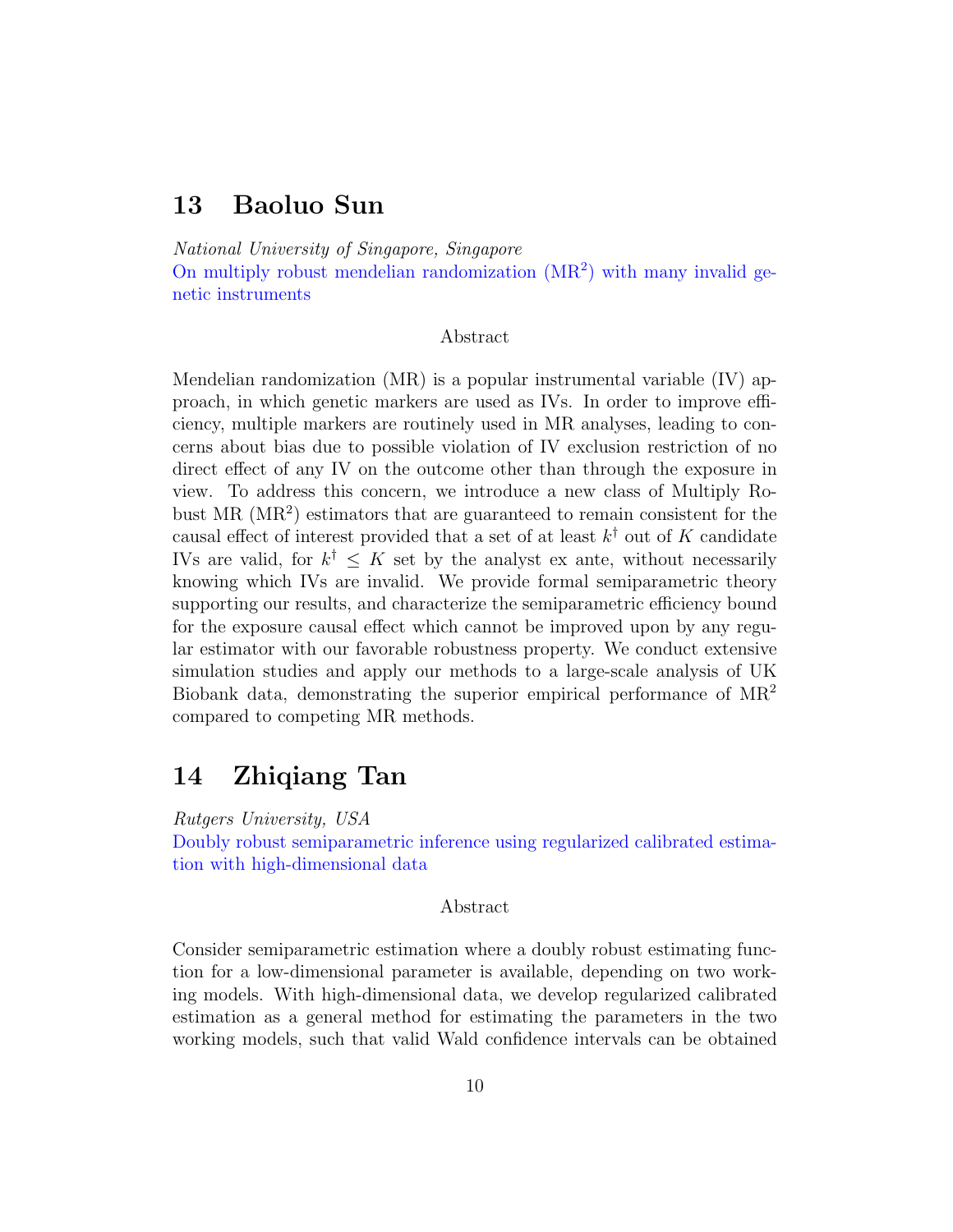for the parameter of interest under suitable sparsity conditions if either of the two working models is correctly specified. We propose a computationally tractable two-step algorithm and provide rigorous theoretical analysis which justifies sufficiently fast rates of convergence for the regularized calibrated estimators in spite of sequential construction and establishes a desired asymptotic expansion for the doubly robust estimator. As concrete examples, we discuss applications to partially linear, log-linear, and logistic models and estimation of average treatment effects. Numerical studies in the former three examples demonstrate superior performance of our method, compared with debiased Lasso.

### <span id="page-10-0"></span>15 Eric Tchetgen Tchetgen

University of Pennsylvania, USA

Theory for identification and inference with synthetic controls: a proximal causal inference approach

#### Abstract

Synthetic control methods are commonly used to estimate the treatment effect on a single treated unit in panel data settings. A synthetic control (SC) is a weighted average of control units built to match the treated unit's pre-treatment outcome trajectory, with weights typically estimated by regressing pre-treatment outcomes of the treated unit to those of the control units. However, it has been established that such regression estimators can fail to be consistent because of error-in-variables problem. We introduce a proximal causal inference framework to formalize identification and inference for both the SC weights and the treatment effect on the treated. We show that control units previously perceived as unusable can be repurposed to consistently estimate the SC weights. We also propose to view the difference in the post-treatment outcomes between the treated unit and the SC as a time series, which opens the door to a rich literature on time-series analysis for treatment effect estimation. We further extend the traditional linear model to accommodate general nonlinear models allowing for binary and count outcomes which are understudied in the SC literature. We illustrate our proposed methods with simulation studies and an application to evaluation of the 1990 German Reunification.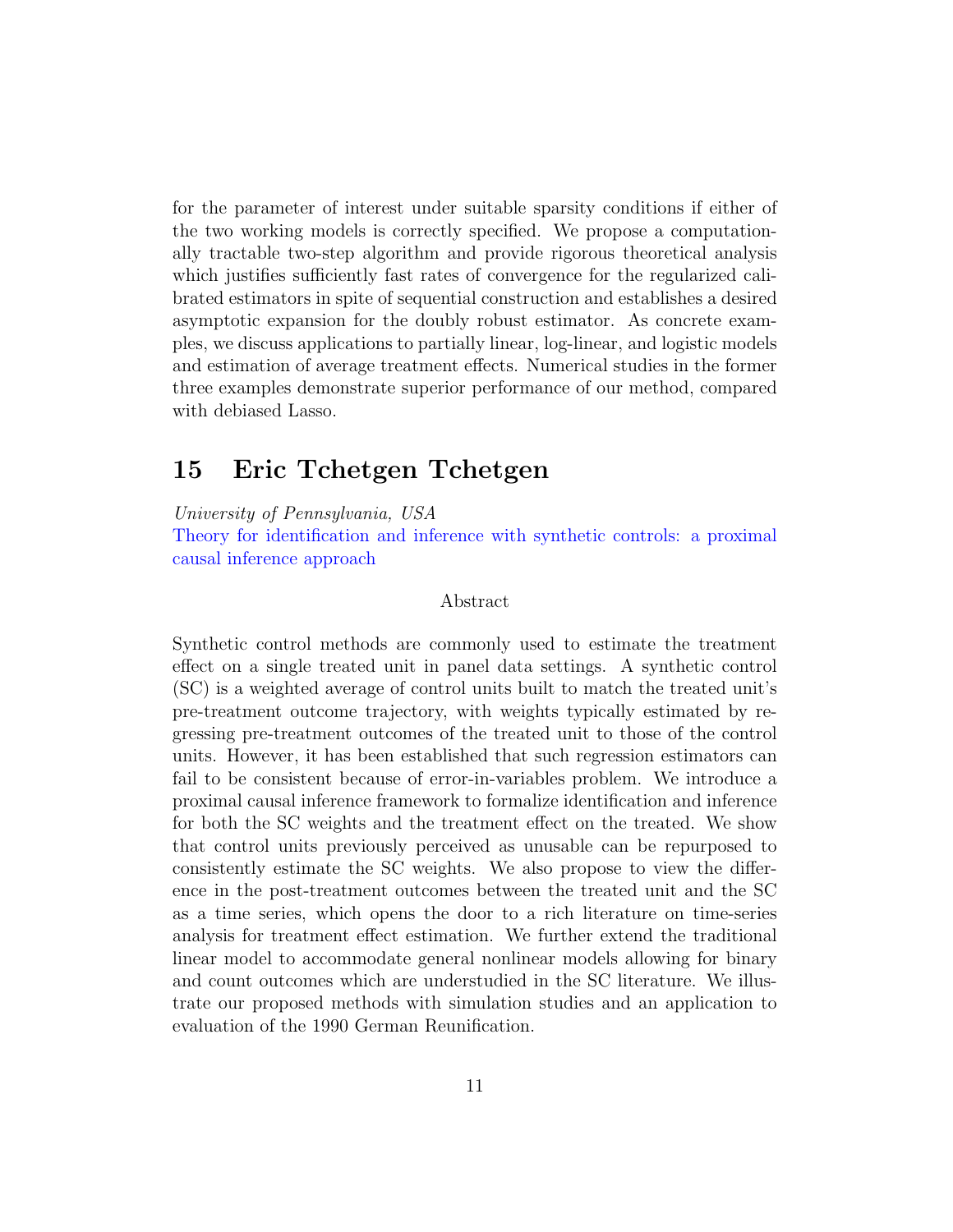### <span id="page-11-0"></span>16 Stijin Vansteelandt

Ghent University, Belgium Assumption-lean Cox regression

#### Abstract

Inference for the parameters indexing Cox regression models is routinely based on the assumption that the model is correct and a priori specified. This is unsatisfactory because the chosen model is usually the result of a data-adaptive model selection process, which induces bias and excess uncertainty that is not usually acknowledged; moreover, the assumptions encoded in the resulting model rarely represent some a priori known, ground truth. Standard inferences may therefore lead to bias in effect estimates, and may moreover fail to give a pure reflection of the information that is contained in the data. Inspired by developments on assumption-free inference for socalled projection parameters, we here propose nonparametric definitions of main effect estimands which reduce to standard main effect parameters in Cox regression models when these models are correctly specified, but continue to capture the primary (conditional) association between a variable and an event time, even when these models are misspecified. We achieve an assumption-lean inference for these estimands by deriving their influence curve under the nonparametric model and invoking flexible data-adaptive algorithms.

### <span id="page-11-1"></span>17 Miao Wang

Peking University, China

A stableness of resistance model for nonresponse adjustment with callback data

#### Abstract

The survey world is rife with nonresponse and in many situations the missingness mechanism is not at random, which is a major source of bias for statistical inference. Nonetheless, the survey world is rich with paradata that track the data collection process. A traditional form of paradata is callback data that record attempts to contact. Although it has been recognized that